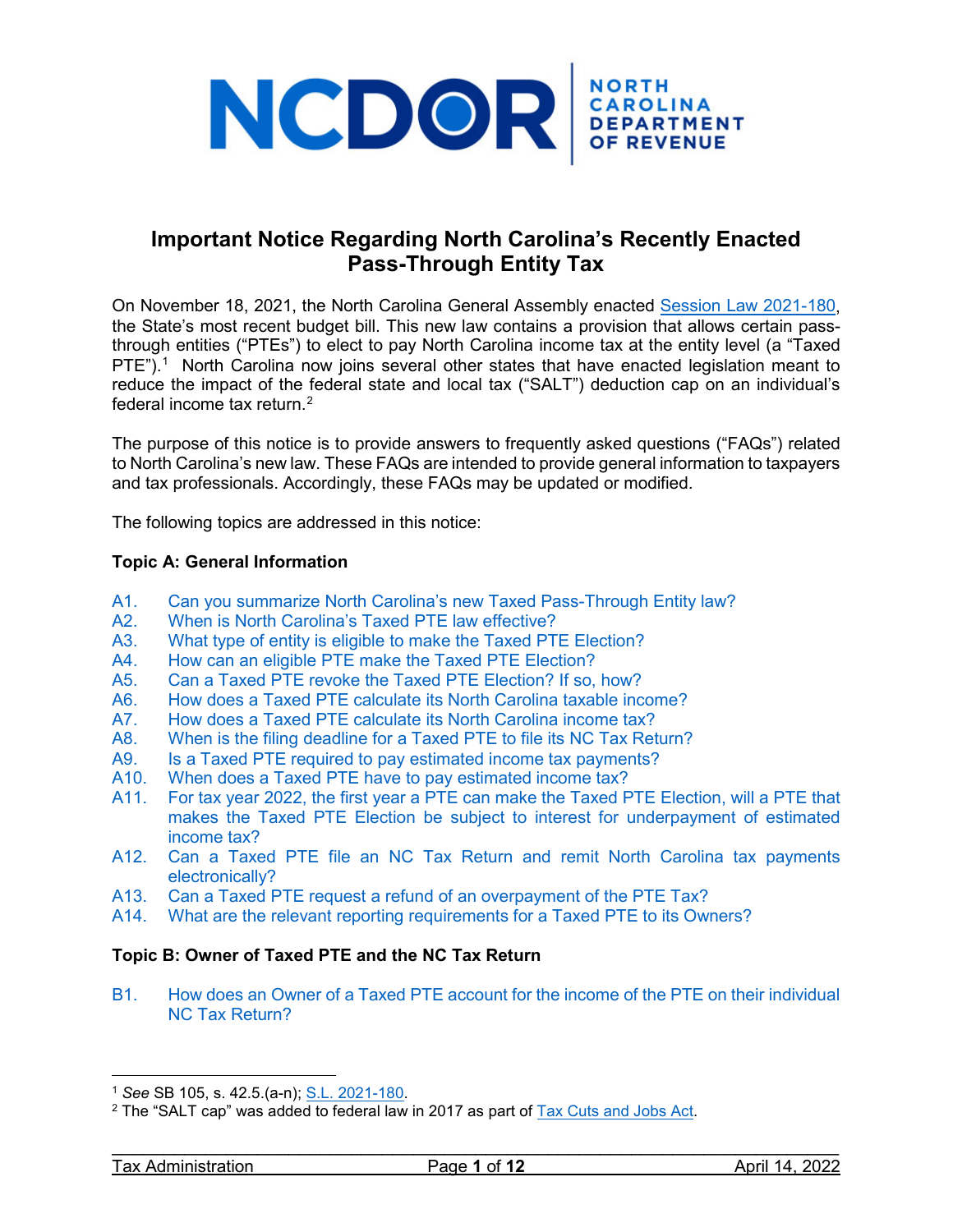

- B2. [I am an Owner of a PTE. The PTE plans to make the Taxed PTE Election. The PTE](#page-6-1)  [voluntarily pays North Carolina income tax based on the estimated net income of the PTE.](#page-6-1)  [How does that impact me as the Owner of the PTE?](#page-6-1)
- B3. [I am an Owner of a Taxed PTE. When calculating the North Carolina taxable income of](#page-6-2)  [the Taxed PTE, the Taxed PTE included a North Carolina decoupling adjustment to](#page-6-2)  [federal gross income. When I calculate my North Carolina taxable income, am I required](#page-6-2)  [to include the same North Carolina decoupling adjustment?](#page-6-2)
- B4. [I am an Owner of a Taxed PTE. I have become aware that the Taxed PTE did not pay the](#page-7-0)  [full amount of tax shown due on the Taxed PTE's NC Tax Return. How does that impact](#page-7-0)  [me as an Owner of the Taxed PTE?](#page-7-0)
- B5. [I am an Owner of a Taxed PTE. I was allocated a net loss from the Taxed PTE for the tax](#page-7-1)  [year. How do I account for this loss on my NC Tax Return?](#page-7-1)
- B6. [Is a nonresident Owner of a Taxed PTE required to file an NC Tax Return?](#page-7-2)

## **Topic C: Owner of a Taxed PTE and North Carolina Income Tax Credits**

- C1. [I am a North Carolina resident Owner of a Taxed PTE. Can I claim a tax credit](#page-8-0) for income [taxes paid to another state by the Taxed PTE](#page-8-0) on my NC Tax Return?
- C2. [I am a North Carolina resident Owner of a Taxed PTE. The Taxed PTE does business in](#page-9-0)  North [Carolina and State XYZ. State XYZ does not allow the PTE to pay income tax at](#page-9-0)  [the entity level. As an Owner, I filed an income tax return in State XYZ and paid income](#page-9-0)  [tax to that state. Can I claim the tax credit for income taxes paid to State XYZ on my NC](#page-9-0)  [Tax Return?](#page-9-0)
- C3. [I am a North Carolina resident Owner of a PTE. The PTE did not make the Taxed PTE](#page-9-1)  [election. The PTE does business in North Carolina and State XYZ. The PTE filed an](#page-9-1)  [income tax return and paid income tax in State XYZ. Can I claim the tax credit for income](#page-9-1)  [taxes paid to another state by the PTE on my NC Tax Return?](#page-9-1)
- C4. [I am an Owner of a Taxed PTE. Are there any special rules on who can claim a North](#page-10-0)  [Carolina income tax credit?](#page-10-0)

# **Topic A. General Information**

## <span id="page-1-0"></span>**A1. Can you summarize North Carolina's new Taxed Pass-Through Entity law?**

The 2021 General Assembly added or revised several statutes within [Article 4 of Chapter 105](https://www.ncleg.gov/enactedlegislation/statutes/html/byarticle/chapter_105/article_4.html) to allow an eligible S Corporation and an eligible partnership to elect to be taxed for North Carolina income tax purposes at the entity level (a "Taxed S Corporation," a "Taxed Partnership," and collectively a "Taxed PTE").<sup>[3](#page-1-1)</sup> If a PTE makes a timely election to pay North Carolina income tax as a Taxed PTE ("the Taxed PTE Election"), the Taxed PTE pays income tax on the share of income for all of its shareholders or partners (collectively, "Owners").

The tax on the Taxed PTE is imposed at the individual income tax rate for the applicable taxable year. [4](#page-1-2) Each Owner of the Taxed PTE is allowed to deduct the Owner's share of the Taxed PTE's income on the Owner's North Carolina income tax return ("NC Tax Return").

<span id="page-1-1"></span><sup>3</sup> *See* SB 105, s. 42.5.(f); [S.L. 2021-180.](https://ncleg.gov/EnactedLegislation/SessionLaws/PDF/2021-2022/SL2021-180.pdf)

<span id="page-1-2"></span><sup>4</sup> *See* [N.C. Gen. Stat. § 105-153.7\(a\).](https://www.ncleg.gov/EnactedLegislation/Statutes/HTML/BySection/Chapter_105/GS_105-153.7.html)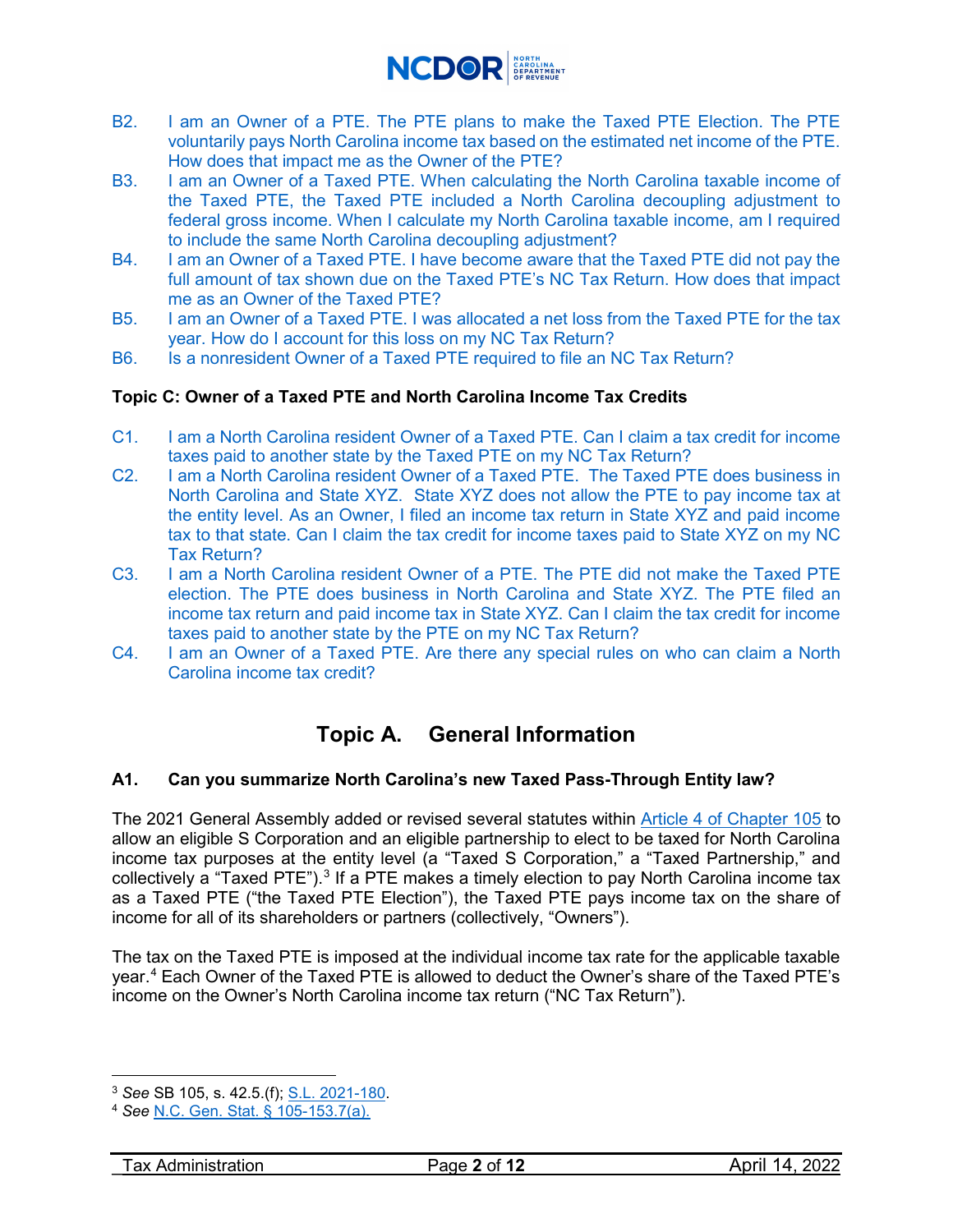

North Carolina law expressly provides that when a PTE elects to be a Taxed PTE, the State's income tax is imposed on the taxable income of the PTE itself (and not the taxable income of the individual Owner). $^5$  $^5$  Under current federal law, a PTE that elects to pay state income tax at the entity level (as opposed to the Owner level) may generally deduct the full amount of its state income tax as a business expense on the PTE's federal income tax return.

## <span id="page-2-0"></span>**A2. When is North Carolina's taxed PTE law effective?**

An eligible PTE can make the Taxed PTE Election by timely filing an NC Tax Return for a tax year that begins on or after January 1, 2022.<sup>6</sup>

## <span id="page-2-1"></span>**A3. What type of entity is eligible to make the Taxed PTE Election?**

An eligible S Corporation required to file an NC Tax Return under [N.C. Gen. Stat. § 105-131.7](https://www.ncleg.gov/EnactedLegislation/Statutes/HTML/BySection/Chapter_105/GS_105-131.7.html) and an eligible partnership required to file an NC Tax Return under [N.C. Gen. Stat. § 105-154\(c\)](https://www.ncleg.gov/EnactedLegislation/Statutes/HTML/BySection/Chapter_105/GS_105-154.html) can make the Taxed PTE Election. An entity that is not a PTE is not eligible to make the Taxed PTE Election.

In North Carolina, an eligible S Corporation is an S Corporation as defined under North Carolina law.<sup>[7](#page-2-5)</sup> An eligible partnership is defined as a domestic partnership, a foreign partnership, or a limited liability company ("LLC") that is classified for federal income tax purposes as a partnership. [8](#page-2-6) The following partnerships are not eligible to make an election to be a Taxed Partnership: [9](#page-2-7)

- A publicly traded partnership that is described in section 7704(c) of the Code.
- A partnership that has at any time during the taxable year a partner who is not one of the following:
	- (1) An individual.
	- (2) An estate.
	- (3) A trust described in section 1361(c)(2) of the Code.
	- (4) An organization described in section 1361(c)(6) of the Code.

## <span id="page-2-2"></span>**A4. How can an eligible PTE make the Taxed PTE Election?**

Beginning with tax year 2022, an eligible PTE has the option to make the Taxed PTE Election [on](#page-4-1)  [its timely filed annual NC Tax Return.](#page-4-1) The Taxed PTE Election is for the tax year covered by the return. Importantly, the Taxed PTE Election must be made by the due date of the PTE's annual return, including extensions. A Taxed PTE Election on a late-filed NC Tax Return is not valid. The Department will provide guidance on how to make the Taxed PTE Election when the Department publishes the instructions for the applicable 2022 NC Tax Return.

<span id="page-2-3"></span><sup>5</sup> *See* SB 105, s. 42.5.(c,h); [S.L. 2021-180.](https://ncleg.gov/EnactedLegislation/SessionLaws/PDF/2021-2022/SL2021-180.pdf)

<span id="page-2-4"></span><sup>6</sup> *See* SB 105, s. 42.5.(n); [S.L. 2021-180.](https://ncleg.gov/EnactedLegislation/SessionLaws/PDF/2021-2022/SL2021-180.pdf)

<sup>7</sup> *See* SB 105, s. 42.5.(a,c); [S.L. 2021-180.](https://ncleg.gov/EnactedLegislation/SessionLaws/PDF/2021-2022/SL2021-180.pdf) *See also* [N.C. Gen. Stat. § 105-131\(b\)\(8\)](https://www.ncleg.gov/EnactedLegislation/Statutes/HTML/BySection/Chapter_105/GS_105-131.html).

<span id="page-2-6"></span><span id="page-2-5"></span><sup>8</sup> *See* SB 105, s. 42.5.(f); [S.L. 2021-180.](https://ncleg.gov/EnactedLegislation/SessionLaws/PDF/2021-2022/SL2021-180.pdf) *See also* [N.C. Gen. Stat. § 105-153.3\(b\)\(13\).](https://www.ncleg.gov/EnactedLegislation/Statutes/HTML/BySection/Chapter_105/GS_105-153.3.html)

<span id="page-2-7"></span><sup>9</sup> *See* SB 105, s. 42.5 (h); [S.L. 2021-180.](https://ncleg.gov/EnactedLegislation/SessionLaws/PDF/2021-2022/SL2021-180.pdf)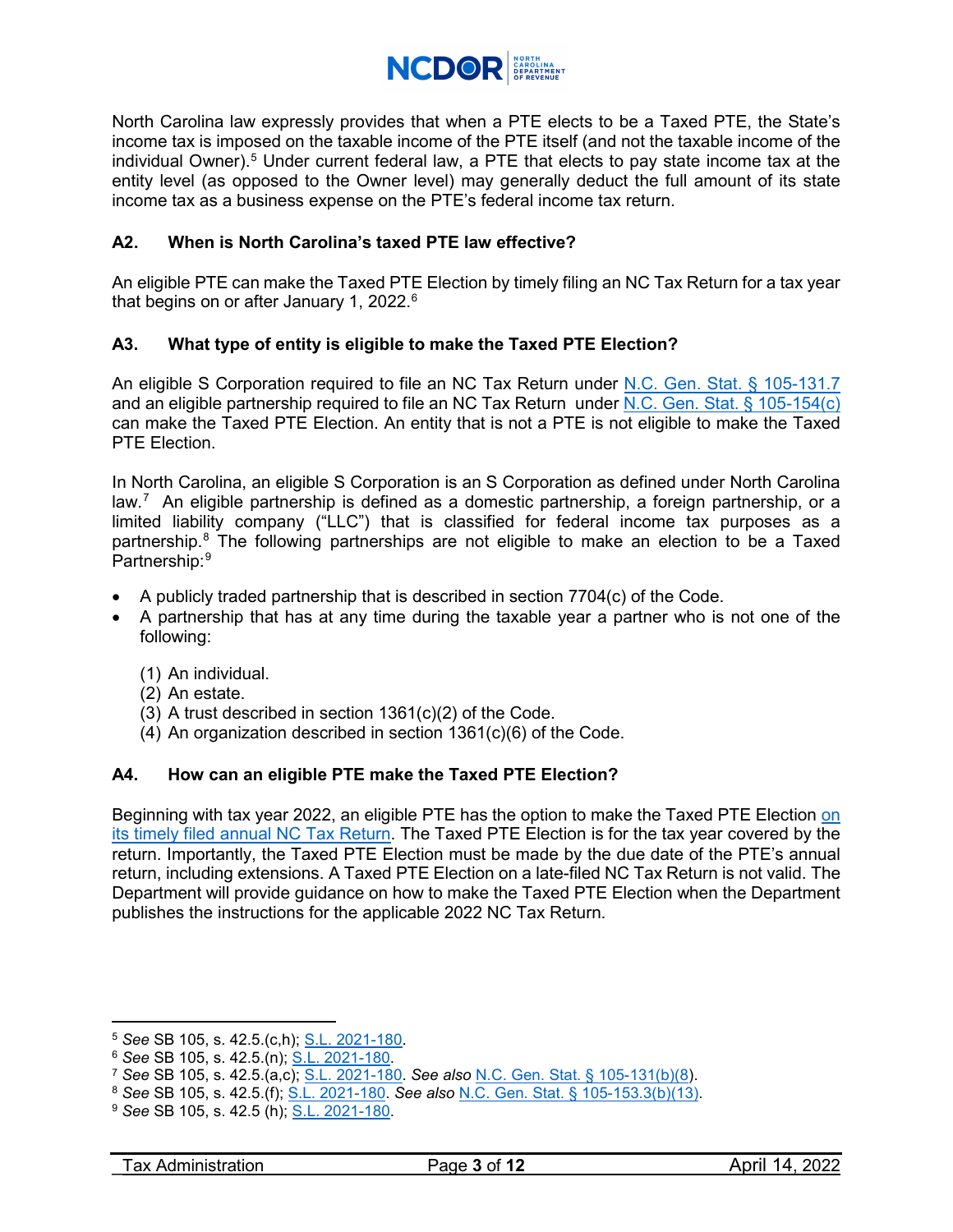

### For example:

- An eligible S Corporation filing a calendar year NC Tax Return intends to make the Taxed PTE Election for tax year 2022. The S Corporation is granted an extension to file its NC Tax Return. The S Corporation files the NC Tax Return on or before October 15, 2023, and marks the Taxed PTE Election box on the front page of the return. The Taxed PTE Election is valid.
- An eligible partnership filing a calendar year NC Tax Return intends to make the Taxed PTE Election for tax year 2022. The partnership was not granted a federal or North Carolina extension. The partnership files the NC Tax Return on October 15, 2023, and marks the Taxed PTE Election box on the front page of the return. The Taxed PTE Election is not valid.

### <span id="page-3-0"></span>**A5. Can a Taxed PTE revoke the Taxed PTE Election? If so, how?**

Yes. A Taxed PTE can revoke the Taxed PTE Election if an authorized person requests the revocation prior to the due date of the NC Tax Return, including any extensions. The Taxed PTE Election cannot be revoked after the due date of the NC Tax Return for the PTE. The Department will provide guidance on how to revoke the Taxed PTE Election when the Department publishes the instructions for the applicable 2022 NC Tax Return.

For example:

- An eligible partnership files a calendar year NC Tax Return for tax year 2022 on March 15, 2023, and makes the Taxed PTE Election. The partnership was not granted a federal or North Carolina extension. The partnership files an amended NC Tax Return on April 15, 2023, and revokes the Taxed PTE Election. The revocation of the Taxed PTE Election is valid. The revocation cannot be further changed since the partnership filed an amended NC Tax Return revoking the Taxed PTE Election on the original due date of the NC Tax Return and the partnership was not granted an extension to file the NC Tax Return.
- An eligible S Corporation is granted an extension of time to file its NC Tax Return for tax year 2022. On September 15, 2023, the S Corporation files a calendar year NC Tax Return for tax year 2022 and makes the Taxed PTE Election. The S Corporation files an amended NC Tax Return on October 15, 2023, and revokes the Taxed PTE Election. The revocation of the Taxed PTE Election is valid. The revocation cannot be further changed since the S Corporation filed an amended NC Tax Return revoking the Taxed PTE Election on the extended due date of the NC Tax Return.

## <span id="page-3-1"></span>**A6. How does a Taxed PTE calculate its North Carolina taxable income?**

The North Carolina taxable income of a Taxed PTE is determined by adding the following:

- 1. Each Owner's share of the Taxed PTE's income or loss, subject to the adjustments provided in [N.C. Gen. Stat. §§ 105-153.5](https://www.ncleg.gov/EnactedLegislation/Statutes/HTML/BySection/Chapter_105/GS_105-153.5.html) and [105-153.6,](https://www.ncleg.gov/EnactedLegislation/Statutes/HTML/BySection/Chapter_105/GS_105-153.6.html) attributable to North Carolina, and
- 2. Each resident Owner's share of the Taxed PTE's income or loss, subject to the adjustments provided in [N.C. Gen. Stat. §§ 105-153.5](https://www.ncleg.gov/EnactedLegislation/Statutes/HTML/BySection/Chapter_105/GS_105-153.5.html) and [105-153.6,](https://www.ncleg.gov/EnactedLegislation/Statutes/HTML/BySection/Chapter_105/GS_105-153.6.html) not attributable to North Carolina.

Importantly, separately stated items of deduction are not included when calculating each Owner's share of the Taxed PTE's taxable income. In addition, the adjustments required by [N.C. Gen.](https://www.ncleg.gov/EnactedLegislation/Statutes/HTML/BySection/Chapter_105/GS_105-153.5.html)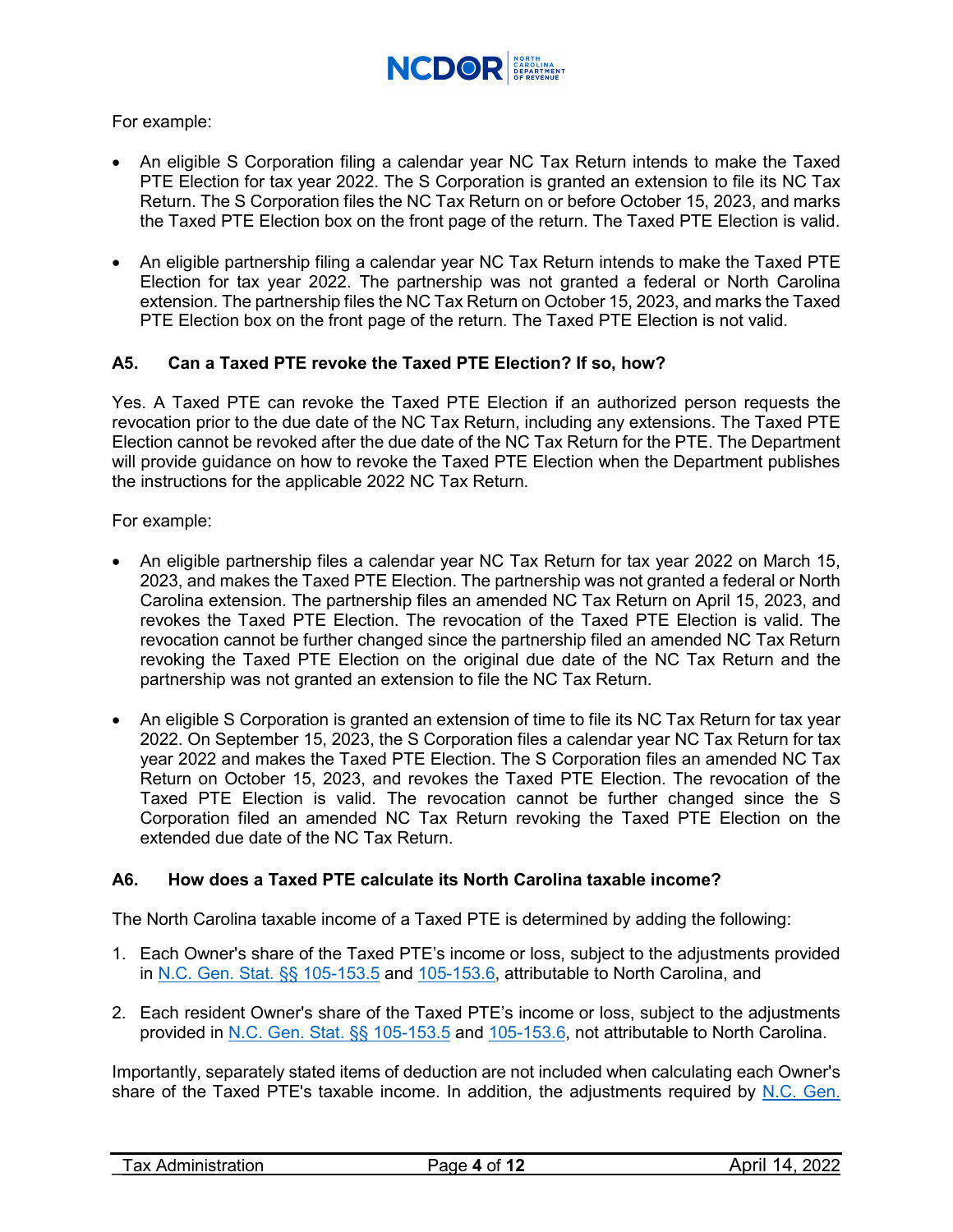

Stat. § [105-153.5\(c3\)](https://www.ncleg.gov/EnactedLegislation/Statutes/HTML/BySection/Chapter_105/GS_105-153.5.html) (for Owners of Taxed PTEs) are not included in the calculation of the Taxed PTF's taxable income.<sup>[10](#page-4-4)</sup>

## <span id="page-4-0"></span>**A7. How does a Taxed PTE calculate its North Carolina income tax?**

A Taxed PTE calculates its North Carolina income tax by multiplying its North Carolina taxable income by the tax rate imposed on individuals who are required to file an NC Tax Return. $^{\rm 11}$  $^{\rm 11}$  $^{\rm 11}$ 

## <span id="page-4-1"></span>**A8. When is the filing deadline for a Taxed PTE to file its NC Tax Return?**

A Taxed PTE must file its NC Tax Return by the due date of the applicable NC Tax Return for the PTE. Without a valid extension, the due date of the NC Tax Return for an S Corporation and for a partnership is the 15th day of the 4th month following the PTE's year end. For example, for a calendar year Taxed Partnership, Form D-403 must be filed by April 15th.

A PTE that is granted an automatic extension to file a federal income tax return will be granted an automatic extension to file its corresponding NC Tax Return if the PTE certifies on its NC Tax Return that the PTE received an automatic federal extension.

If a PTE is not granted an automatic federal extension to file a federal income tax return, the PTE may still request an extension of time to file its NC Tax Return by filing the applicable North Carolina extension form by the original due date of the PTE's NC Tax Return.

### <span id="page-4-2"></span>**A9. Is a Taxed PTE required to pay estimated income tax payments?**

Yes. A Taxed PTE that can reasonably expect to have a North Carolina income tax liability of at least five hundred dollars (\$500) is required to pay estimated tax payments in the same manner as a C corporation.<sup>12</sup> The Department will post a new form on its website soon.

**Note:** A PTE that plans to make the Taxed PTE Election in tax year 2022 may voluntarily pay North Carolina income tax based on the estimated net income of the PTE. The PTE will use the same form that a Taxed PTE uses to make estimated tax payments.

#### <span id="page-4-3"></span>**A10. When does a Taxed PTE have to pay estimated income tax?**

A Taxed PTE required to pay estimated income tax generally must make estimated tax payments in four equal installments. The installments are generally due on or before the 15th day of the fourth, sixth, ninth and twelfth months of the taxable year (for calendar year filers, April 15, June 15, September 15, and December 15). If the due date of the payment falls on a weekend, national or State holiday, a payment postmarked by the day following that holiday or weekend is considered timely. [13](#page-4-7)

<span id="page-4-4"></span><sup>10</sup> *See* SB 105, s. 42.5.(c,h), [S.L. 2021-180.](https://ncleg.gov/EnactedLegislation/SessionLaws/PDF/2021-2022/SL2021-180.pdf)

<span id="page-4-5"></span><sup>11</sup> *See* SB 105, s. 42.5.(c,h), [S.L. 2021-180.](https://ncleg.gov/EnactedLegislation/SessionLaws/PDF/2021-2022/SL2021-180.pdf)

<span id="page-4-6"></span><sup>12</sup> *See* SB 105, s. 42.5.(m); [S.L. 2021-180.](https://ncleg.gov/EnactedLegislation/SessionLaws/PDF/2021-2022/SL2021-180.pdf)

<span id="page-4-7"></span><sup>&</sup>lt;sup>13</sup> See [Directive TA-18-1.](https://www.ncdor.gov/documents/ta-18-1-timely-mailing-returns-documents-or-payments)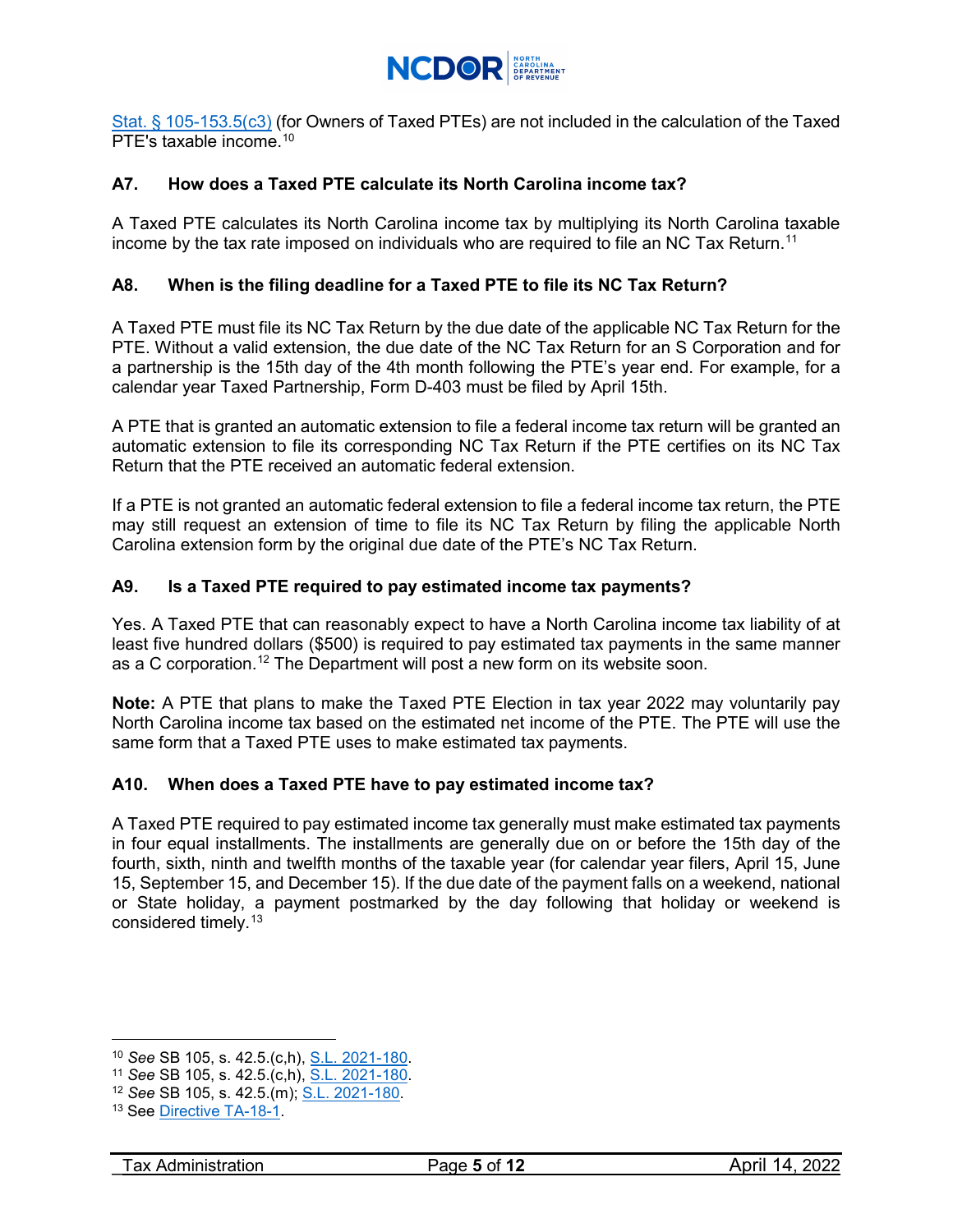

#### <span id="page-5-0"></span>**A11. For tax year 2022, the first year a PTE can make the Taxed PTE Election, will a PTE that makes the Taxed PTE Election be subject to interest for underpayment of estimated income tax?**

No. The Taxed PTE will not be subject to interest for underpayment of estimated income tax for tax year 2022.

## <span id="page-5-1"></span>**A12. Can a Taxed PTE file an NC Tax Return and remit North Carolina tax payments electronically?**

It depends. The Department provides [eFile software providers](https://www.ncdor.gov/file-pay/efile-individuals/efile-resources-individual) with the specifications needed to produce NC Tax Returns electronically. To the extent an approved eFile software provider produces 2022 NC Tax Returns for applicable PTEs, a Taxed PTE may file its NC Tax Return (and remit tax payments) electronically. The Department encourages taxpayers to take advantage of electronic filing options, when available, to ensure the efficient and accurate processing of returns and payments.

## <span id="page-5-2"></span>**A13. Can a Taxed PTE request a refund of an overpayment of the PTE Tax?**

Yes. When a Taxed PTE files an NC Tax Return reflecting an overpayment due the Taxed PTE, the Department must refund the overpayment within the provisions of [N.C. Gen. Stat. § 105-](https://www.ncleg.gov/EnactedLegislation/Statutes/HTML/BySection/Chapter_105/GS_105-241.7.html) [241.7.](https://www.ncleg.gov/EnactedLegislation/Statutes/HTML/BySection/Chapter_105/GS_105-241.7.html)

**Important:** Only the Taxed PTE, not its Owners, are entitled to request a refund of an overpayment. [14](#page-5-4)

## <span id="page-5-3"></span>**A14. What are the relevant reporting requirements for a Taxed PTE to its Owners?**

In addition to the applicable federal and State reporting requirements for partnerships and S Corporations (e.g., each Owner's share of the PTE's income, adjustments, tax credits, etc.), a Taxed PTE must also report to its Owners:

- 1. That it made the election to be a Taxed PTE; and
- 2. The amount of the Owner's share of income or loss from the Taxed PTE to the extent it was included in the Taxed PTE's North Carolina taxable income; and
- 3. The amount of tax paid by the Taxed PTE on the Owner's share of the Taxed PTE's North Carolina taxable income.

**Note:** The Department will provide additional guidance and instructions on the various reporting requirements for Taxed PTEs when the Department publishes the instructions for the applicable 2022 NC Tax Return.

<span id="page-5-4"></span> $\overline{a}$ <sup>14</sup> *See* SB 105, s. 42.5.(c,h), [S.L. 2021-180.](https://www.ncleg.gov/Sessions/2021/Bills/Senate/PDF/S105v8.pdf)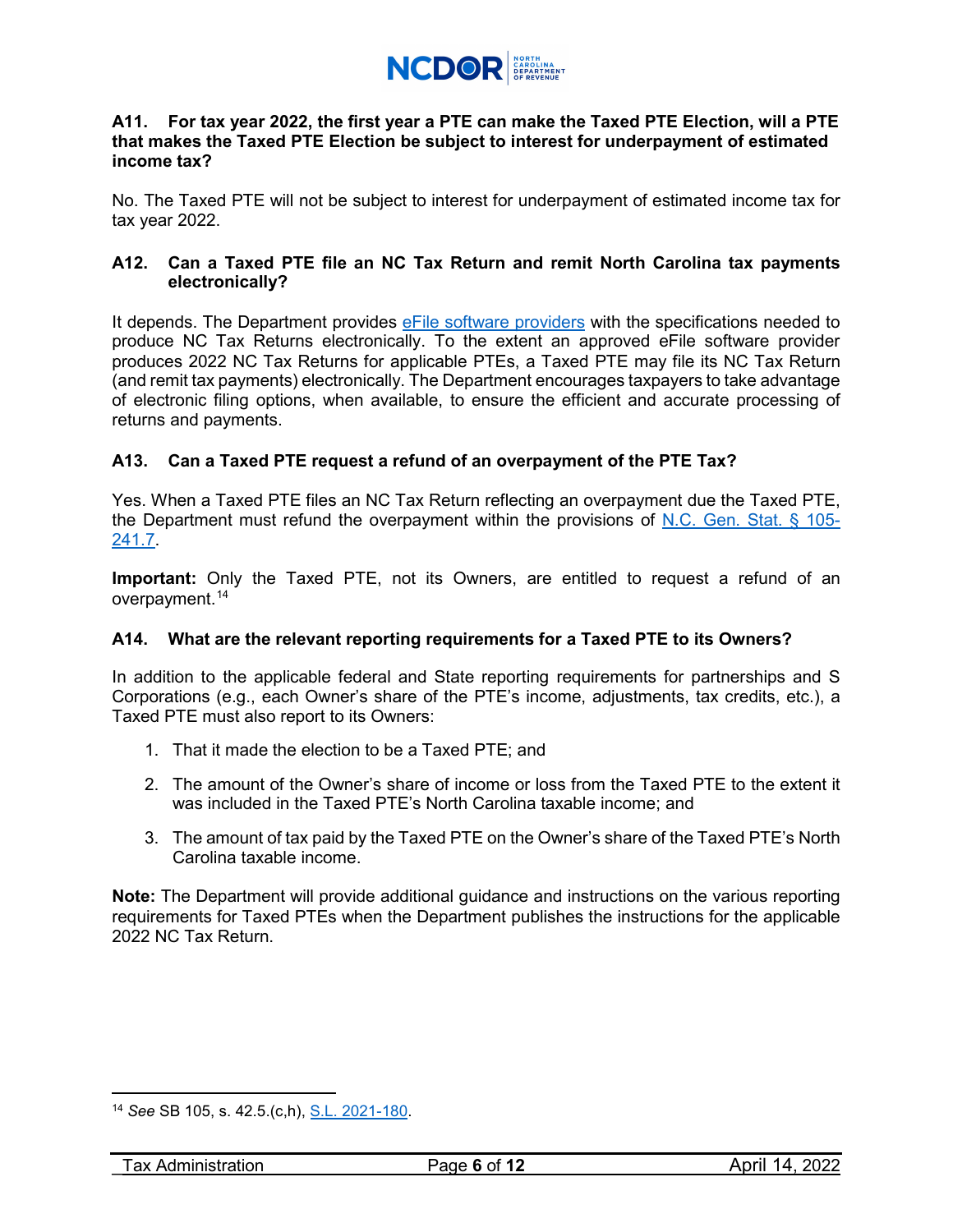

# **Topic B: Owner of Taxed PTE and the NC Tax Return**

#### <span id="page-6-0"></span>**B1. How does an Owner of a Taxed PTE account for the income of the PTE on their individual NC Tax Return?**

A taxpayer that is an Owner of a Taxed PTE may deduct the amount of the taxpayer's share of income from the Taxed PTE to the extent it was included in the Taxed PTE's North Carolina taxable income and the taxpayer's adjusted gross income.<sup>[15](#page-6-3)</sup>

**Note:** The Department will provide additional guidance and instructions (including which line the Owner must use to report the deduction) in the instructions for the applicable 2022 NC Tax Return.

#### <span id="page-6-1"></span>**B2. I am an Owner of a PTE. The PTE plans to make the Taxed PTE Election in tax year 2022. The PTE voluntarily pays North Carolina income tax based on the estimated net income of the PTE. How does that impact me as the Owner of the PTE?**

It depends. If an Owner of a PTE fails to include the Owner's share of income from the PTE in the Owner's calculation of North Carolina estimated tax for tax year 2022, the Owner will not owe estimated tax interest on the Owner's share of the PTE's income so long as the PTE does the following:

- 1. Meets the statutory requirements to be a Taxed PTE in North Carolina for tax year 2022, and
- 2. Makes the Taxed PTE Election on its NC Tax Return for tax year 2022.

If the PTE is not a Taxed PTE for tax year 2022, the Owner of the PTE must include their share of the PTE's income for tax year 2022 in their determination of whether the Owner was required to pay North Carolina estimated tax. The Owner may be subject to interest on any underpayment of estimated tax. [16](#page-6-4)

If, during tax year 2022, the PTE decides it will not make the Taxed PTE Election, the Owner of the PTE may be eligible to use the annualized installment method for calculating estimated tax installments authorized in [N.C. Gen. Stat. § 105-163.15\(e\).](https://www.ncleg.gov/EnactedLegislation/Statutes/HTML/BySection/Chapter_105/GS_105-163.15.html)

#### <span id="page-6-2"></span>**B3. I am an Owner of a Taxed PTE. When calculating the North Carolina taxable income of the Taxed PTE, the Taxed PTE included a North Carolina decoupling adjustment to federal gross income. When I calculate my North Carolina taxable income, am I required to include the same North Carolina decoupling adjustment?**

Except as specifically excluded by statute, the adjustments provided in [N.C. Gen. Stat. §§](https://www.ncleg.gov/EnactedLegislation/Statutes/HTML/BySection/Chapter_105/GS_105-153.5.html)  105-[153.5](https://www.ncleg.gov/EnactedLegislation/Statutes/HTML/BySection/Chapter_105/GS_105-153.5.html) and 105-[153.6](https://www.ncleg.gov/EnactedLegislation/Statutes/HTML/BySection/Chapter_105/GS_105-153.6.html) are included in the calculation of the tax imposed on Taxed PTEs.<sup>[17](#page-6-5)</sup>

The required North Carolina adjustments, even when included in the amount of tax calculated for the Taxed PTE, must also be passed-through and reported on the Owners' NC Tax returns.

<span id="page-6-3"></span> $\overline{a}$ <sup>15</sup> *See* SB 105, s. 42.5.(i), [S.L. 2021-180.](https://www.ncleg.gov/Sessions/2021/Bills/Senate/PDF/S105v8.pdf)

<span id="page-6-4"></span><sup>16</sup> *See* [N.C. Gen. Stat. § 105-163.15\(a\).](https://www.ncleg.gov/EnactedLegislation/Statutes/HTML/BySection/Chapter_105/GS_105-163.15.html)

<span id="page-6-5"></span><sup>17</sup> *See* SB 105, s. 42.5.(c,h), S.L. [2021-180.](https://www.ncleg.gov/Sessions/2021/Bills/Senate/PDF/S105v8.pdf) *See also* [Question A6.](#page-3-1)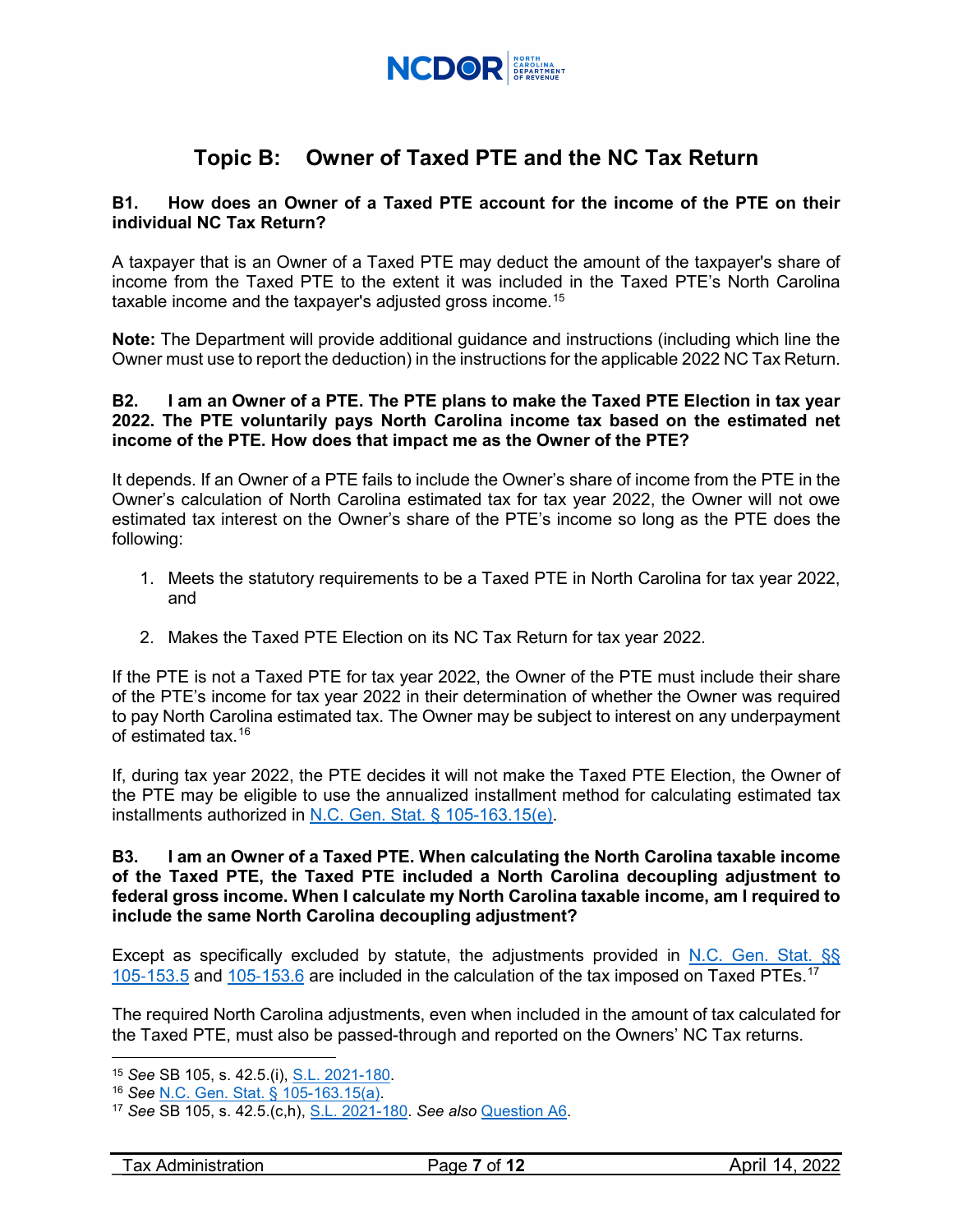

## For example:

Partner A is a partner in Partnership XYZ. Partner A's distributive share of North Carolina income from Partnership XYZ is \$1,000, which includes \$800 of business income and a North Carolina addition of \$200 to account for bonus depreciation deducted on the federal return. Partnership XYZ is a Taxed Partnership. Taxed Partnership XYZ calculates and pays North Carolina tax on Partner A's \$1,000 of income.

Partner A is required to file an NC Tax Return. Partner A's adjusted gross income includes the \$800 of business income from Taxed Partnership XYZ.<sup>[18](#page-7-3)</sup> Partner A is required to add the \$200 for bonus depreciation on Partner A's NC Tax Return. Partner A is allowed to deduct \$1,000 for the distributive share of income included in Taxed Partnership XYZ's North Carolina taxable income. $19$ 

#### <span id="page-7-0"></span>**B4. I am an Owner of a Taxed PTE. I have become aware that the Taxed PTE did not pay the full amount of tax shown due on the Taxed PTE's NC Tax Return. How does that impact me as an Owner of the Taxed PTE?**

It depends. North Carolina law requires a Taxed PTE to pay the full amount of North Carolina tax it owes. If the Taxed PTE does not pay the full amount of tax it owes, the Department must collect the tax due from the PTE. However, if the PTE does not pay the full amount of tax due within 60 days of being notified of the outstanding liability, the Owner of the PTE is not eligible to take a deduction for the Owner's distributive share of income from the PTE. The Department will send the Owner of the PTE a Notice of Proposed Assessment for the tax year disallowing the deduction for the Owner's share of income from the PTE. [20](#page-7-5)

### <span id="page-7-1"></span>**B5. I am an Owner of a Taxed PTE. I was allocated a net loss from the Taxed PTE for the tax year. How do I account for this loss on my NC Tax Return?**

When calculating North Carolina taxable income, a taxpayer that is an Owner of a Taxed PTE must add the amount of the taxpayer's share of net loss from the Taxed PTE to the taxpayer's federal adjusted gross income to the extent the net loss was included in the Taxed PTE's North Carolina taxable income.<sup>[21](#page-7-6)</sup>

## <span id="page-7-2"></span>**B6. Is a nonresident Owner of a Taxed PTE required to file an NC Tax Return?**

#### *S Corporations*

 $\overline{a}$ 

The North Carolina Administrative Code provides that "[a] nonresident shareholder in an S Corporation shall not be required to file a North Carolina individual income tax return when the only income from North Carolina sources is his or her share of S Corporation income and the S Corporation pays the tax on his or her behalf."<sup>[22](#page-7-7)</sup> This rule applies to nonresident shareholders of

<span id="page-7-3"></span><sup>&</sup>lt;sup>18</sup> For individual income tax purposes, the starting point for determining North Carolina taxable income is adjusted gross income as defined in the Internal Revenue Code ("Code") as of a certain date. *See* [N.C.](https://www.ncleg.gov/EnactedLegislation/Statutes/HTML/BySection/Chapter_105/GS_105-153.4.html)  [Gen. Stat. §§ 105-153.4](https://www.ncleg.gov/EnactedLegislation/Statutes/HTML/BySection/Chapter_105/GS_105-153.4.html) and [105-228.90\(b\)\(7\).](https://www.ncleg.gov/EnactedLegislation/Statutes/HTML/BySection/Chapter_105/GS_105-228.90.html)

<span id="page-7-4"></span><sup>19</sup> *See* SB 105, s. 42.5.(i), [S.L. 2021-180.](https://www.ncleg.gov/Sessions/2021/Bills/Senate/PDF/S105v8.pdf)

<span id="page-7-5"></span><sup>20</sup> *See* SB 105, s. 42.5.(c,h), [S.L. 2021-180.](https://www.ncleg.gov/Sessions/2021/Bills/Senate/PDF/S105v8.pdf)

<span id="page-7-6"></span><sup>&</sup>lt;sup>21</sup> See SB 105, s. 42.5.(i), [S.L. 2021-180.](https://www.ncleg.gov/Sessions/2021/Bills/Senate/PDF/S105v8.pdf)

<span id="page-7-7"></span><sup>22</sup> [17 NCAC 06B .4003\(c\).](http://reports.oah.state.nc.us/ncac/title%2017%20-%20revenue/chapter%2006%20-%20individual%20income%20tax/subchapter%20b/17%20ncac%2006b%20.4003.pdf)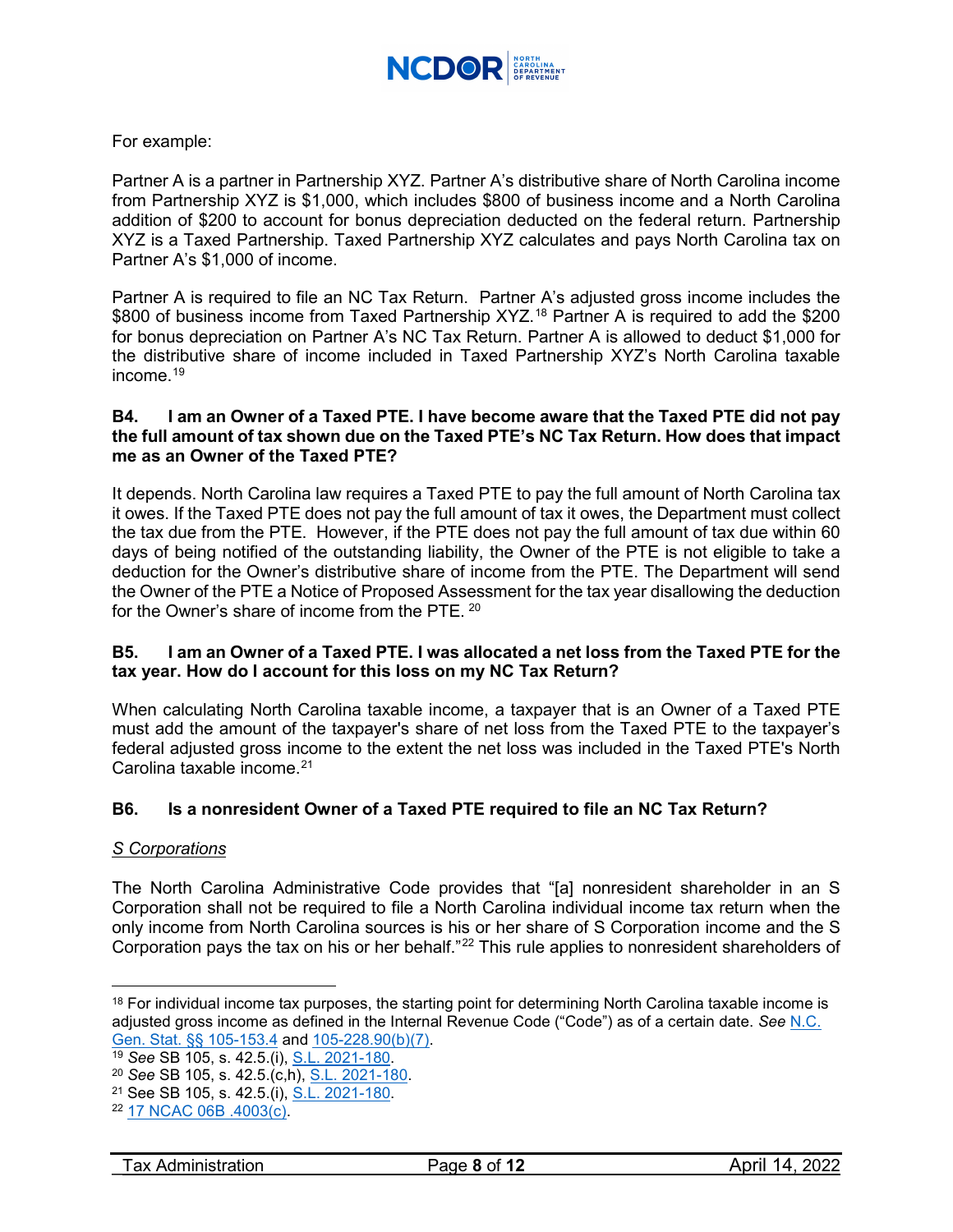

Taxed S Corporations to the extent the Taxed S Corporation complies with the provisions of new N.C. Gen. Stat. § 105-131.1A.<sup>[23](#page-8-1)</sup>

#### *Partnerships*

The North Carolina Administrative Code provides that "[a] nonresident individual partner is not required to file a North Carolina individual income tax return when the only income from North Carolina sources is the nonresident's share of income from a partnership doing business in North Carolina, and the manager of the partnership has reported the income of the nonresident partner, including any guaranteed payments made to the partner, and paid the tax due."[24](#page-8-2) This rule applies to nonresident partners of Taxed Partnerships to the extent the Taxed Partnership complies with the provisions of new N.C. Gen. Stat. § 105-154.1.[25](#page-8-3)

**Note:** If the Secretary believes that an individual is liable for North Carolina individual income tax, the Secretary may require the individual to file an NC Tax Return with the Department.<sup>[26](#page-8-4)</sup>

## **Topic C: Owner of a Taxed PTE and North Carolina Income Tax Credits**

### <span id="page-8-0"></span>**C1. I am a North Carolina resident Owner of a Taxed PTE. Can I claim a tax credit for income taxes paid to another state by the Taxed PTE on my NC Tax Return?**

No. See the information outlined below.

#### *Taxed S Corporation*

A Taxed S Corporation is allowed a tax credit against the income taxes levied against it by North Carolina so long as the Taxed S Corporation was subject to and paid income tax to another state or country on the same income that North Carolina taxed under new N.C. Gen. Stat. § 105-131.1A with respect to resident shareholders.<sup>[27](#page-8-5)</sup>

The resident shareholder of a Taxed S Corporation is not allowed a tax credit on the shareholder's NC Tax Return for taxes paid by the Taxed S Corporation to another state or country on income that is taxed to the Taxed S Corporation.<sup>[28](#page-8-6)</sup>

#### *Taxed Partnership*

A Taxed Partnership is allowed a tax credit against the income taxes levied against it by North Carolina so long as the Taxed Partnership was subject to and paid income tax to another state or country on income that was taxed to the Taxed Partnership with respect to its resident partners.

<span id="page-8-1"></span> $\overline{a}$ <sup>23</sup> *See* SB 105, s. 42.5.(c), [S.L. 2021-180.](https://www.ncleg.gov/Sessions/2021/Bills/Senate/PDF/S105v8.pdf)

<span id="page-8-2"></span><sup>24</sup> [NCAC 06B .3513\(c\).](http://reports.oah.state.nc.us/ncac/title%2017%20-%20revenue/chapter%2006%20-%20individual%20income%20tax/subchapter%20b/17%20ncac%2006b%20.3513.pdf)

<span id="page-8-3"></span><sup>25</sup> *See* SB 105, s. 42.5.(h), [S.L. 2021-180.](https://www.ncleg.gov/Sessions/2021/Bills/Senate/PDF/S105v8.pdf)

<span id="page-8-4"></span><sup>26</sup> [N.C. Gen. Stat. § 105-153.8\(a\)\(3\)](https://www.ncleg.gov/EnactedLegislation/Statutes/HTML/BySection/Chapter_105/GS_105-153.8.html)

<span id="page-8-5"></span><sup>27</sup> *See* SB 105, s. 42.5.(j), [S.L. 2021-180.](https://www.ncleg.gov/Sessions/2021/Bills/Senate/PDF/S105v8.pdf)

<span id="page-8-6"></span><sup>28</sup> *See* SB 105, s. 42.5.(j), [S.L. 2021-180.](https://www.ncleg.gov/Sessions/2021/Bills/Senate/PDF/S105v8.pdf)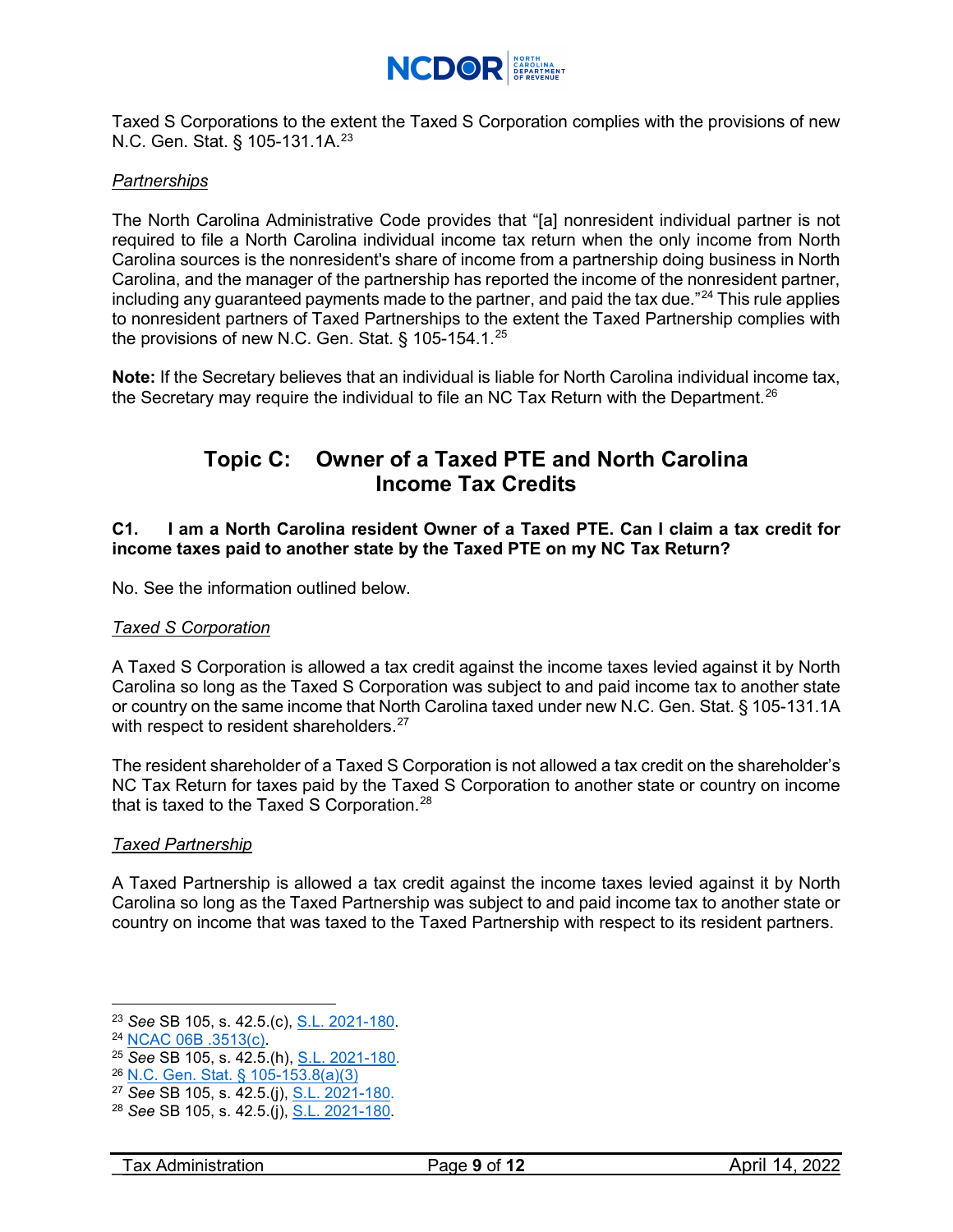

The resident partner of a Taxed Partnership is not allowed a tax credit on the individual's NC Tax Return for taxes paid by the Taxed Partnership to another state or country on income that is taxed to the Taxed Partnership.<sup>[29](#page-9-2)</sup>

#### <span id="page-9-0"></span>**C2. I am a North Carolina resident Owner of a Taxed PTE. The Taxed PTE does business in North Carolina and State XYZ. State XYZ does not allow the PTE to pay income tax at the entity level. As an Owner, I filed an income tax return in State XYZ and paid income tax to that state. Can I claim the tax credit for income taxes paid to State XYZ on my NC Tax Return?**

It depends. A PTE may be a Taxed PTE for North Carolina tax purposes, but may not be a taxed entity in another state. In such cases, the other state's income tax, if any, is paid by the Owner(s) of the PTE.

If a Taxed PTE for North Carolina purposes is not a taxed entity in another state where the PTE does business and the Owner of the PTE pays income tax to the other state on their share of income from the PTE, the North Carolina resident Owner of the PTE may be allowed a tax credit for income taxes paid to other states subject to the provisions of new N.C. Gen. Stat. § 105- 153.9(a)(4) (for Taxed S Corporation shareholders) or new N.C. Gen. Stat. § 105-153.9(a)(5) (for Taxed Partnership partners). $^{\rm 30}$  $^{\rm 30}$  $^{\rm 30}$ 

These statutory provisions instruct the Owners of a Taxed PTE to use their share of the income from the Taxed PTE and the amount of tax imposed on the Taxed PTE when calculating their North Carolina income tax credit.

### <span id="page-9-1"></span>**C3. I am a North Carolina resident Owner of a PTE. The PTE did not make the Taxed PTE election. The PTE does business in North Carolina and State XYZ. The PTE filed an income tax return and paid income tax in State XYZ. Can I claim the tax credit for income taxes paid to another state by the PTE on my NC Tax Return?**

In some instances, a PTE that is not a Taxed PTE for North Carolina tax purposes may elect or be required to pay income tax as an entity under the laws of another state. In such circumstances, North Carolina does not provide a mechanism for the PTE to claim a North Carolina tax credit for income taxes the PTE paid to the other state. If allowable at all, the tax credit must be taken by the resident Owner of the PTE on their NC Tax Return. The Owner's eligibility for the tax credit is dependent on the type of PTE as outlined below.

## *S Corporation*

 $\overline{a}$ 

[N.C. Gen. Stat. § 105-131.8\(a\)](https://www.ncleg.gov/EnactedLegislation/Statutes/HTML/BySection/Chapter_105/GS_105-131.8.html) provides that, "[f]or purposes of [N.C. Gen. Stat. §§ 105-153.9](https://www.ncleg.gov/EnactedLegislation/Statutes/HTML/BySection/Chapter_105/GS_105-153.9.html) and [105-160.4,](https://www.ncleg.gov/EnactedLegislation/Statutes/HTML/BySection/Chapter_105/GS_105-160.4.html) each resident shareholder is considered to have paid a tax imposed on the shareholder in an amount equal to the shareholder's pro rata share of any net income tax paid by the S Corporation to a state that does not measure the income of S Corporation shareholders by the income of the S Corporation. For purposes of the preceding sentence, the term "net income tax" means any tax imposed on or measured by a corporation's net income."

**Note**: In order to qualify for the tax credit, the other state cannot have measured the income of the North Carolina resident shareholders by the income of the S Corporation. For taxes paid by

<sup>29</sup> *See* SB 105, s. 42.5.(j), [S.L. 2021-180.](https://www.ncleg.gov/Sessions/2021/Bills/Senate/PDF/S105v8.pdf)

<span id="page-9-3"></span><span id="page-9-2"></span><sup>30</sup> *See* SB 105, s. 42.5.(j), [S.L. 2021-180.](https://www.ncleg.gov/Sessions/2021/Bills/Senate/PDF/S105v8.pdf)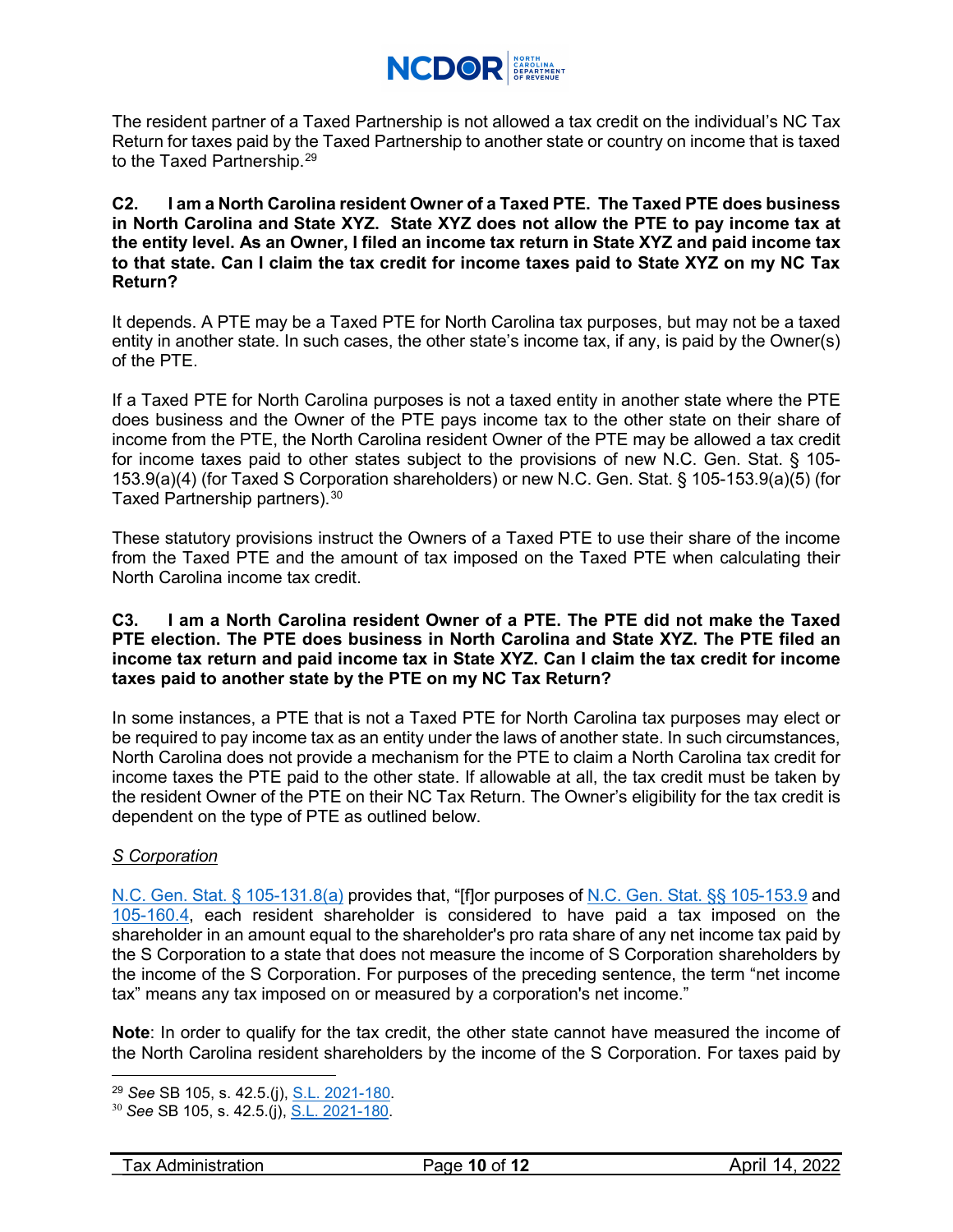

an S Corporation to a state that imposes a tax on the S Corporation that meets the requirements of [N.C. Gen. Stat. § 105-131.8\(a\),](https://www.ncleg.gov/EnactedLegislation/Statutes/HTML/BySection/Chapter_105/GS_105-131.8.html) the North Carolina resident shareholder can claim a tax credit for taxes paid to the other state subject to the provisions of [N.C. Gen. Stat. §§ 105-153.9](https://www.ncleg.gov/EnactedLegislation/Statutes/HTML/BySection/Chapter_105/GS_105-153.9.html) and [105-160.4.](https://www.ncleg.gov/EnactedLegislation/Statutes/HTML/BySection/Chapter_105/GS_105-160.4.html) For taxes paid by an S Corporation to a state that imposes a tax on the S Corporation that does not meet the requirements of [N.C. Gen. Stat. § 105-131.8\(a\)](https://www.ncleg.gov/EnactedLegislation/Statutes/HTML/BySection/Chapter_105/GS_105-131.8.html) the North Carolina resident shareholders cannot claim a tax credit for taxes paid to that state.

For guidance on the impact of another state's tax laws on your specific situation, you may request written advice under the provisions of the Department's [Written Determination Policy.](https://www.ncdor.gov/taxes-forms/corporate-income-franchise-tax/determinations/written-determinations)

#### *Partnership*

There is no provision in North Carolina law that allows a North Carolina resident partner of a partnership to claim a tax credit for entity-level income taxes paid by the partnership to another state. Consequently, any income tax required to be paid (or elected to be paid) to another state by a partnership as an entity under the laws of the other state cannot be claimed by the North Carolina resident partner as a tax credit on the partner's NC Tax Return.

#### <span id="page-10-0"></span>**C4. I am an Owner of a Taxed PTE. Are there any special rules on who can claim a North Carolina income tax credit?**

#### *General Rule*

A Taxed PTE that qualifies to claim an income tax credit may apply each Owner's share of the tax credit against the Owner's share of the Taxed PTE's income tax.

A Taxed PTE cannot pass a North Carolina income tax credit to its Owners. In addition, a PTE cannot pass to its Owners any carryforward of an unused portion of a tax credit that was claimed by the Taxed PTE on the Taxed PTE's NC Tax Return.

#### *Income Tax Credits Required to be Taken in Installments*

A Taxed PTE must pass through to its Owners any income tax credit required to be taken in installments if the first installment of the tax credit was claimed by the Owner of the Taxed PTE. In addition, a Taxed PTE must pass through to its Owners any carryforward of an unused income tax credit required to be taken in installments if the first installment of the tax credit was claimed by the Owner of the Taxed PTE.

A Taxed PTE cannot pass through to its Owners any income tax credit required to be taken in installment if the first installment of the tax credit was claimed by the Taxed PTE. In addition, a Taxed PTE cannot pass through to its Owners any carryforward of an unused income tax credit required to be taken in installments if the first installment of the tax credit was claimed by the Taxed PTE.